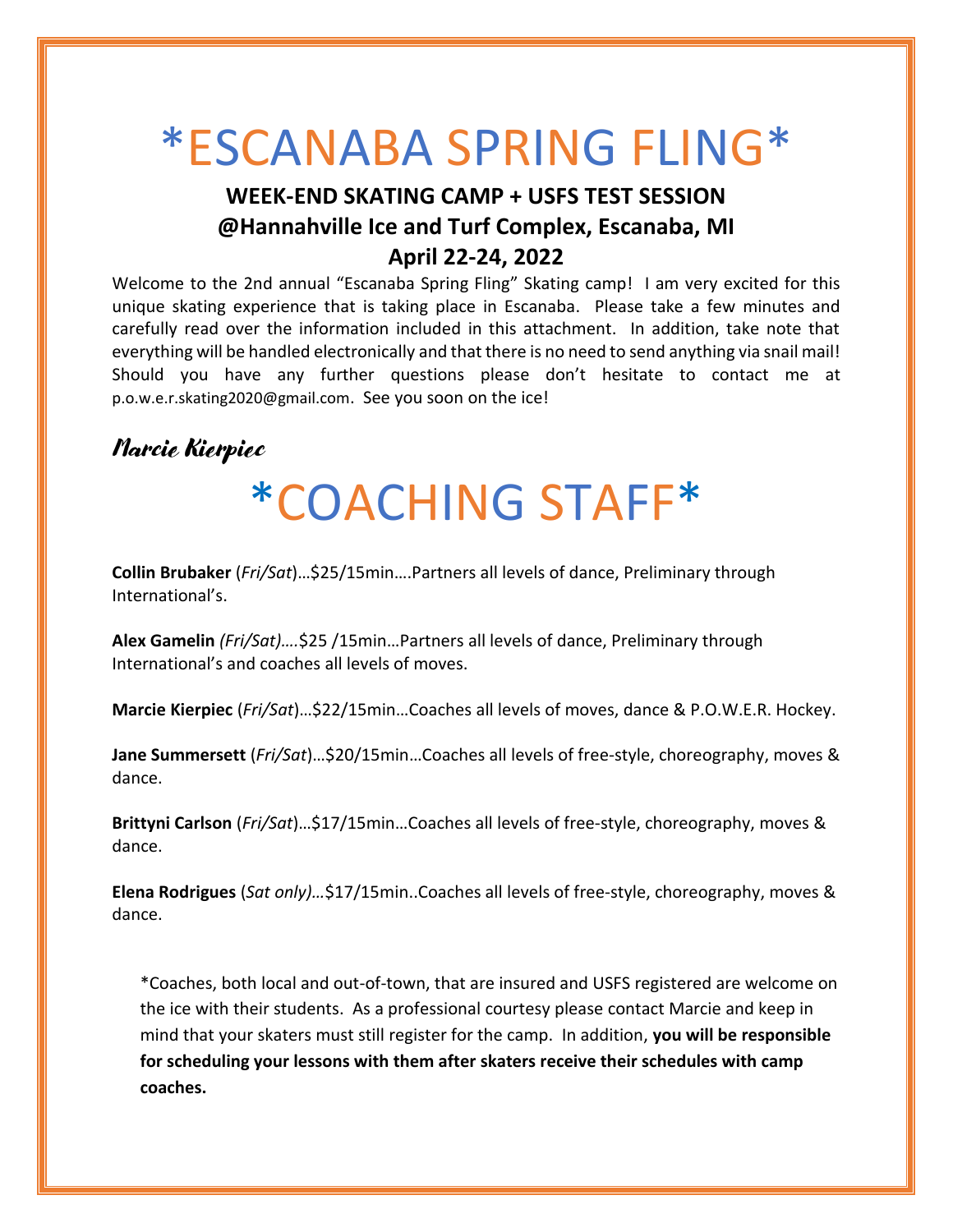# \*ICE SCHEDULE\*

| Friday, April 22    | <b>Saturday, April 23</b> | Sunday, April 24             |
|---------------------|---------------------------|------------------------------|
|                     | 8:00-8:45am*              | <i><b>*TEST SESSION*</b></i> |
|                     | 8:45-9:30am               | See information              |
|                     | 9:30-10:15am              | regarding test               |
|                     | ***ice cut***             | session and                  |
| 10:30-11:15am       | 10:30-11:15am             | warm-up                      |
| 11:15-12:00pm       | 11:15-12:00pm             | sessions on                  |
| 12:00-12:45pm*      | 12:00-12:45pm*            | next page.                   |
| ***ice cut***       | ***ice cut***             |                              |
| 1:00-1:45pm         | 1:00-1:45pm               | All test session             |
| 1:45-2:30pm         | 1:45-2:30pm               | questions, please            |
| 2:30-3:15pm         | 2:30-3:15pm               | contact:                     |
| $***$ ice cut $***$ | ***ice cut***             |                              |
| 3:30-4:15pm         | 3:30-4:15pm               | <b>Mary Gauthier</b>         |
| 4:15-5:00pm*        | 4:15-5:00pm*              | marygauthier@chartermi.net   |
| 5:00-5:45pm         | 5:00-5:45pm               |                              |
| ***ice cut***       | ***ice cut***             |                              |
| 6:00-6:45pm         | 6:00-6:45pm               |                              |
| 6:45-7:30pm         | 6:45-7:30pm               |                              |
| 7:30-8:15pm         | 7:30-8:15pm               |                              |
|                     |                           |                              |

\*denotes Fri 'A' sessions \*denotes Sat 'A' sessions

\*denotes Fri 'B' sessions \*denotes Sat 'B' sessions \*denotes Sat 'C' sessions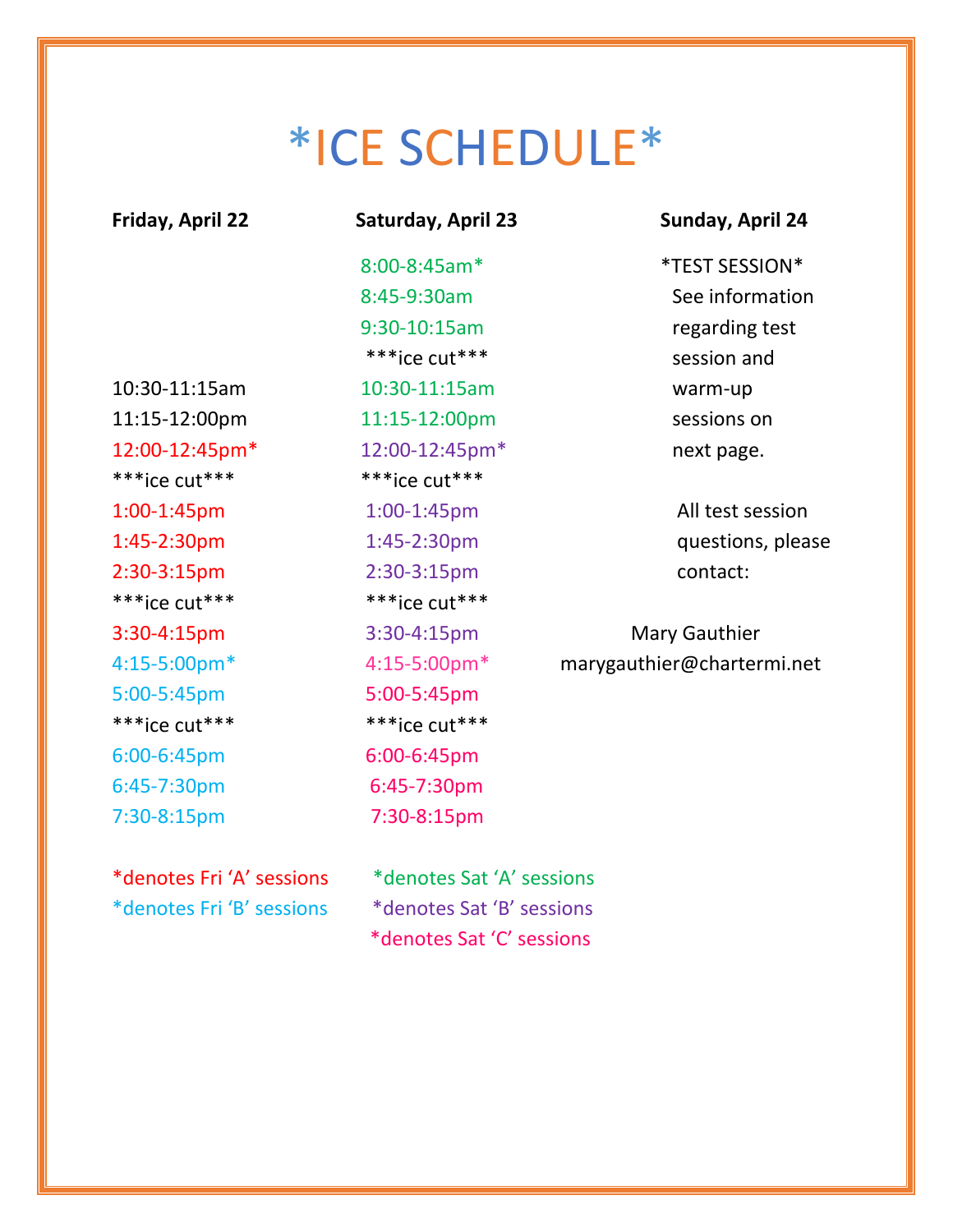# \*TEST SESSION\*

Test session will take place on Sunday, April 24 beginning at 8:30am. There will be two 30 minute "warm-up" sessions available for skaters to utilize before on test day (in addition to the 5 minute warm-up before your scheduled test). The first session will run from 8:00-8:30am and the second session will take place during the judges lunch break. The exact time for this second session will be determined once the test schedule is complete. There will be a sign-up sheet for these sessions available at the rink during the camp. The cost for each session is \$10. Payments are due in person before skating your sessions on Sunday.

All test session inquiries should be directed to:

Mary Gauthier 4968 N. Pederson Cr. 17.85 Drive Escanaba, MI 49829 (906) 280-3720 (no calls after 9pm EST) [marygauthier@chartermi.net](mailto:marygauthier@chartermi.net)

## \*ICE FEES\*

| 2-day PassFriday+Saturday unlimited (27) sessions \$150 |  |
|---------------------------------------------------------|--|
|                                                         |  |
|                                                         |  |
|                                                         |  |
|                                                         |  |
|                                                         |  |
|                                                         |  |
|                                                         |  |
|                                                         |  |

**\*If you are opting to purchase a Flex Pass (5, 10 or 15) or Single Session Passes, please list what sessions you plan to skate on the registration form!** 

- All ice fee/registration payments are due **in person** upon arrival *before* taking the ice.
- All checks should be payable to Marcie Kierpiec. Monies will then be dispersed appropriately to the rink and toward coaching expenses.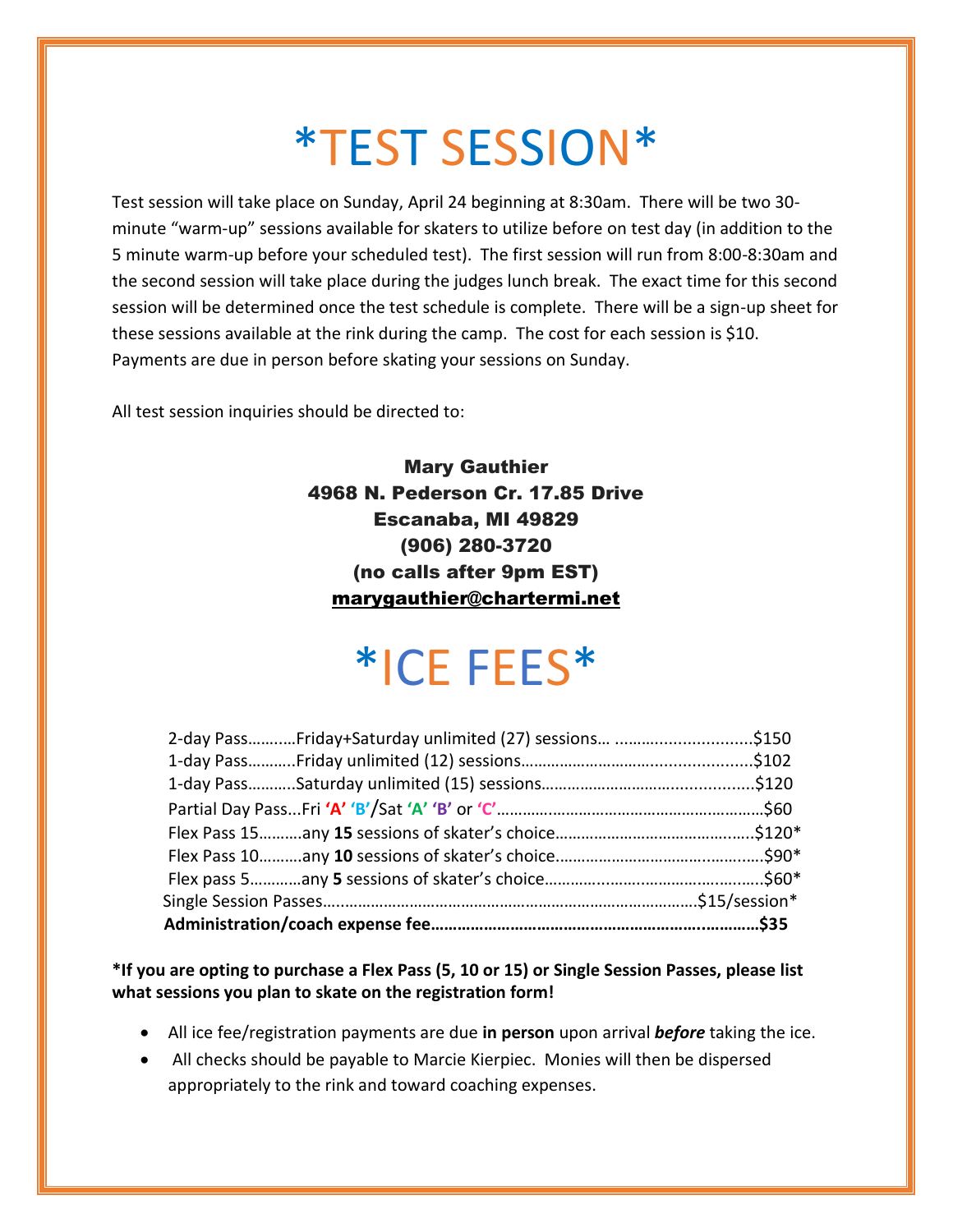### \*REGISTRATION FORM\*  $\checkmark$  Complete form and return as a word document (attached in an email) or simply cut and paste the information. ✓ Send via email to **Marcie Kierpiec at p.o.w.e.r.skating2020@gmail.com**  $\checkmark$  Please be sure to include all components (1-6) or registrations will be returned, which will result in losing your original placement for lesson request priority.  $\circledcirc$ **1) Skater's Name** \_\_\_\_\_\_\_\_\_\_\_\_\_\_\_\_\_\_\_\_\_\_\_\_\_\_\_\_\_\_\_\_\_\_\_\_\_\_\_\_\_\_\_\_\_\_\_\_\_\_\_\_\_\_\_\_\_\_\_\_\_\_ **2) Email Address**\_\_\_\_\_\_\_\_\_\_\_\_\_\_\_\_\_\_\_\_\_\_\_\_\_\_\_\_\_\_\_\_\_\_\_\_\_\_\_\_\_\_\_\_\_\_\_\_\_\_\_\_\_\_\_\_\_\_\_\_\_\_\_ **3) Phone Number**\_\_\_\_\_\_\_\_\_\_\_\_\_\_\_\_\_\_\_\_\_\_\_\_\_\_\_\_\_\_\_\_\_\_\_\_\_\_\_\_\_\_\_\_\_\_\_\_\_\_\_\_\_\_\_\_\_\_\_\_\_\_ **4) Level of Skating: Moves**\_\_\_\_\_\_\_\_\_\_\_\_\_\_**Free-style**\_\_\_\_\_\_\_\_\_\_\_\_\_\_**Dance**\_\_\_\_\_\_\_\_\_\_\_\_\_ **5) Type of Pass** (circle or highlight from options below) 2-day(F/S) 1-day(Fri) 1-day(Sat) Fri 'A' Fri 'B' Sat 'A' Sat 'B' Sat 'C' Flex Pass 5\* Flex Pass 10\* Flex Pass 15\* Single session\* **\*List specific sessions below for Flex passes 5, 10, 15 or single session(s) passes.** \_\_\_\_\_\_\_\_\_\_\_\_\_\_\_\_\_\_\_\_\_\_\_\_\_\_\_\_\_\_\_\_\_\_\_\_\_\_\_\_\_\_\_\_\_\_\_\_\_\_\_\_\_\_\_\_\_\_\_\_\_\_\_\_\_\_\_\_\_\_\_\_\_\_\_\_\_\_ \_\_\_\_\_\_\_\_\_\_\_\_\_\_\_\_\_\_\_\_\_\_\_\_\_\_\_\_\_\_\_\_\_\_\_\_\_\_\_\_\_\_\_\_\_\_\_\_\_\_\_\_\_\_\_\_\_\_\_\_\_\_\_\_\_\_\_\_\_\_\_\_\_\_\_\_\_\_ **6) Coach/lesson requests:** *(priority given based on date/time of email)* MOVES: Coach:  $\qquad \qquad$  Coach:  $\qquad \qquad$  # of lessons (15 min) DANCE: Coach:  $\qquad \qquad$   $\qquad$   $\qquad$   $\qquad$   $\qquad$   $\qquad$   $\qquad$   $\qquad$   $\qquad$   $\qquad$   $\qquad$   $\qquad$   $\qquad$   $\qquad$   $\qquad$   $\qquad$   $\qquad$   $\qquad$   $\qquad$   $\qquad$   $\qquad$   $\qquad$   $\qquad$   $\qquad$   $\qquad$   $\qquad$   $\qquad$   $\qquad$   $\qquad$   $\qquad$   $\qquad$   $\qquad$   $\qquad$   $\qquad$  FREE-STYLE: Coach: \_\_\_\_\_\_\_\_\_\_\_\_\_\_\_\_\_\_\_# of lessons (15 min)\_\_\_\_\_\_\_\_\_\_\_\_\_\_\_ CHOREOGRAPHY: Coach: \_\_\_\_\_\_\_\_\_\_\_\_\_\_\_\_\_\_\_\_\_# of lessons (15min)\_\_\_\_\_\_\_\_\_\_\_\_\_\_\_\_\_\_ OTHER: Coach:  $\qquad \qquad$  Coach:  $\qquad \qquad$  # of lessons (15min) (i.e. hockey/basic skills)

- An email confirming your registration will be sent to you upon receipt.
- A second email including lesson schedules + total amount due for ice time/registration will be sent once scheduling is complete, 2-3 days prior to the start of camp. **Again, these fees are due in person upon arrival before taking the ice. No need to send anything in advance.**